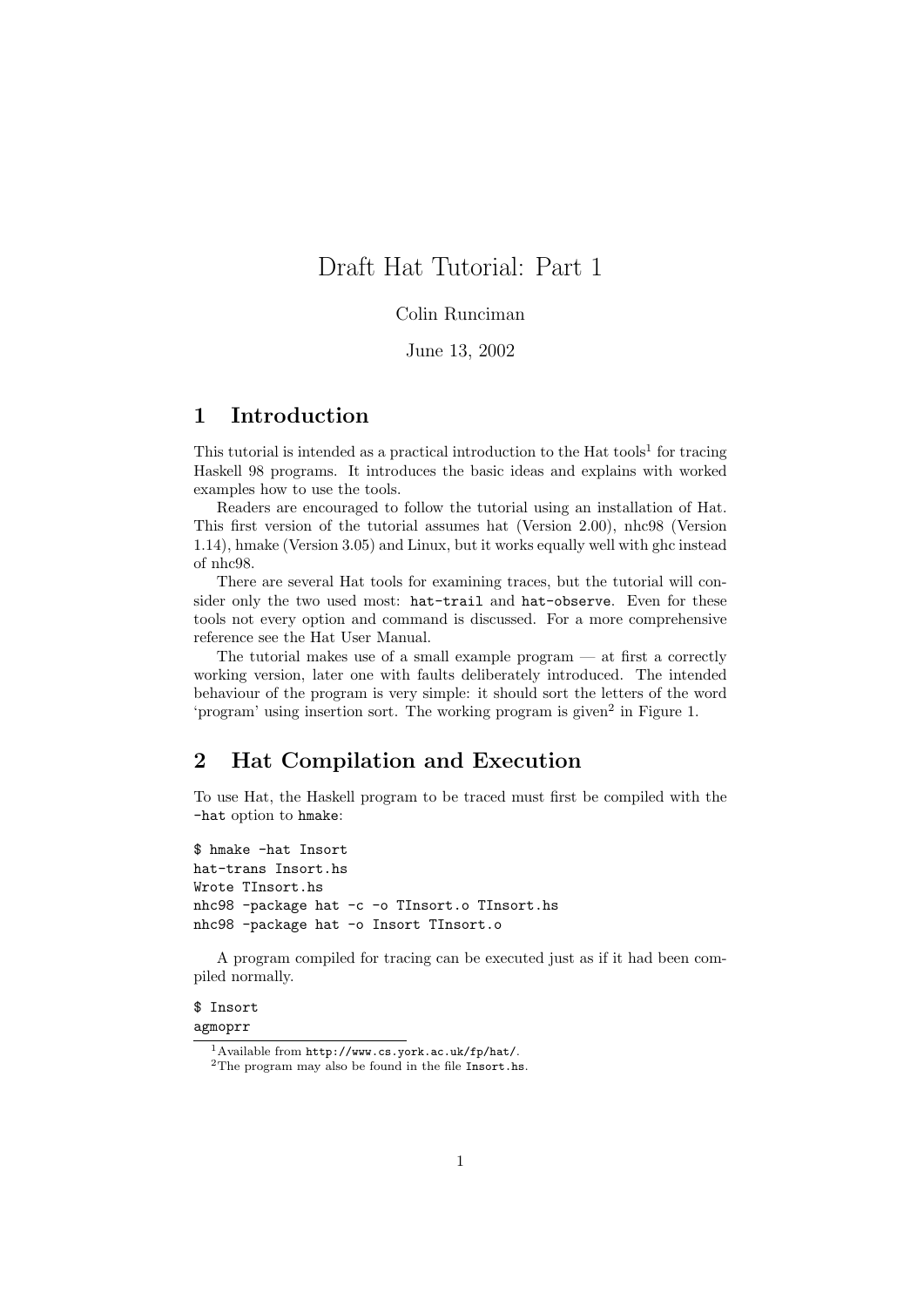```
sort :: Ord a \Rightarrow [a] \rightarrow [a]sort [ = [sort (x:xs) = insert x (sort xs)
insert :: Ord a \Rightarrow a \Rightarrow [a] \Rightarrow [a]insert x [] = [x]insert x (y:ys) = if x \le y then x : y : ys
                      else y : insert x ys
main = putStrLn (sort "program")
```
Figure 1: An insertion sort program.

The main difference from untraced execution is that as Insort runs it records a detailed trace of its computation in a file Insort.hat. The trace is a graph of program expressions encoded in a special-purpose binary format.

Two further files Insort.hat.output and Insort.hat.bridge record the output and associated references to the trace file.<sup>3</sup>

# 3 Hat-trail: Basics

After a program compiled for tracing has been run, creating a trace file, specialpurpose tools are used to examine the trace. The first such tool we shall look at is hat-trail. The idea of hat-trail is to answer the question 'Where did that come from?' in relation to values, expressions, outputs and error messages. The immediate answer will be a parent application or name. More specifically:

- errors: the application or name being reduced when the error occurred (eg. head [] might be the parent of a pattern-match failure);
- outputs: the monadic action that caused the output (eg. putStr "Hello world" might the parent of a section of output text);
- non-value expressions: the application or name whose defining body contains the expression of which the child is an instance (eg. append [1,2]  $[3,4]$  might be the parent of append  $[2]$   $[3,4]$ ;
- *values*: as for non-value expressions, or the application of a predefined function with the child as result (eg.  $[1,2]+[3,4]$  might be the parent of [1,2,3,4]).

Parent expressions, and their subexpressions, may in turn have parents of their own. The tool is called hat-trail because it displays trails of ancestral redexes, tracing effects back to their causes.

### Hat-trail sessions and requests

A hat-trail session can be started from a shell command line, or from within existing sessions of hat tools. The immediate result of the shell command

<sup>3</sup>Trace files do not include program sources, but they do include references to program sources; modifying source files could invalidate source links from traces.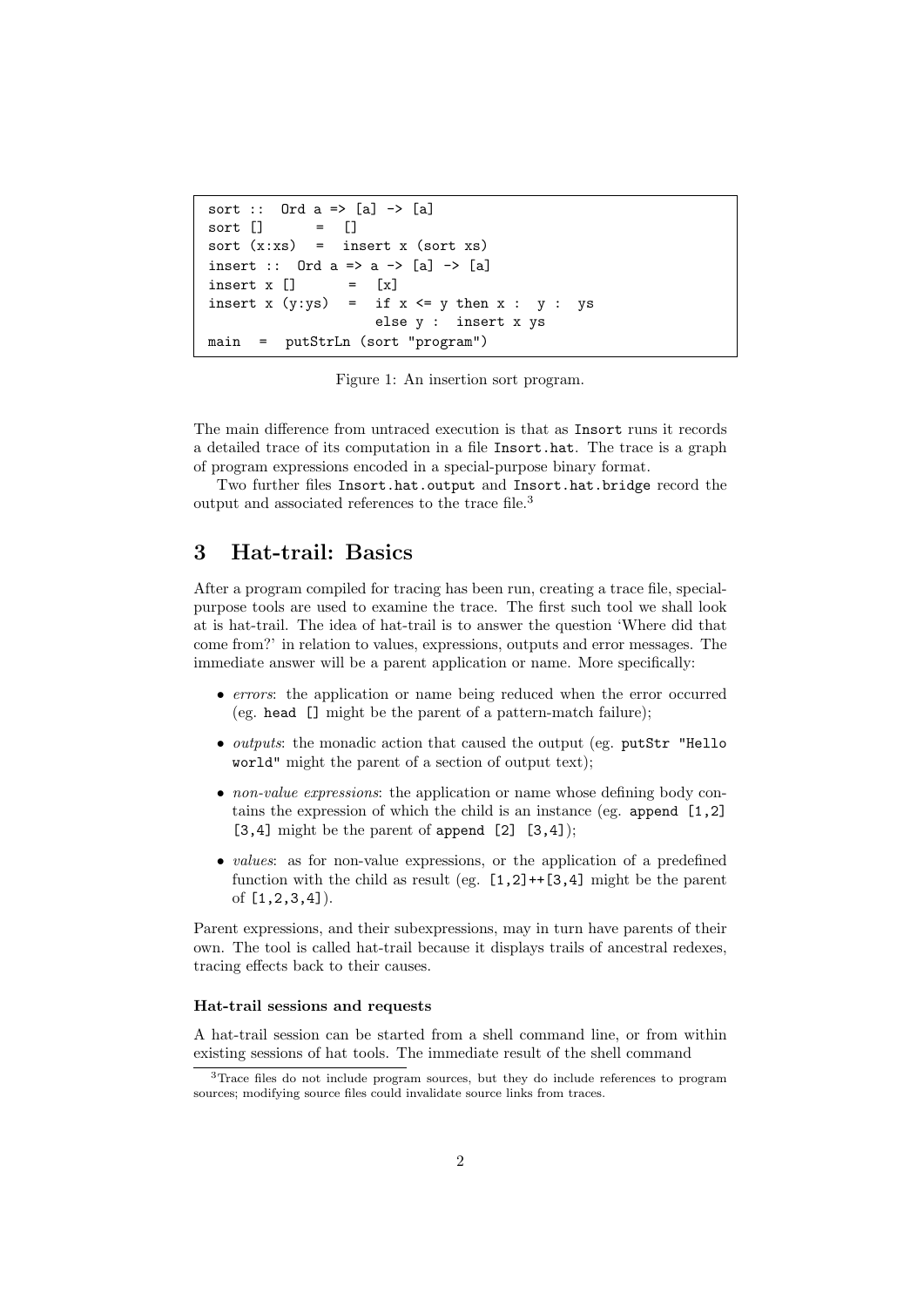### \$ hat-trail Insort

is the display of a terminal window with an upper part headed Output and a lower part headed Trail:

Output: ------------------------------------------------------ agmoprr\n

Trail: --------------------------------------------------------

The line of output is highlighted<sup>4</sup> because it is the current selection.

Requests in hat-trail are of two kinds. Some are single key presses with an immediate response; others are command-lines starting with a colon and only acted upon when completed by keying return. A basic repertoire of single-key requests is:

| return     | add to the trail the parent expression of the current selection   |
|------------|-------------------------------------------------------------------|
| backspace  | remove the last addition to the trail display                     |
| arrow keys | select (a) parts of the output generated by different actions, or |
|            | (b) subexpressions of expressions already on display              |

And a basic repertoire of command-line requests is:

|       | source show the source expression of which the current selection is an |
|-------|------------------------------------------------------------------------|
|       | instance                                                               |
| :quit | finish this hat-trail session                                          |

It is enough to give initial letters, :s or :q, rather than :source or :quit.

#### Some Insort trails

To trace the output from the Insort computation, keying return alters the Trail part of the display to:

```
Trail: ----------------------- Insort.hs line: 10 col: 8 ------
<- putStrLn "agmoprr"
```
The source reference is to the corresponding application of putStrLn in the program. Giving the command :s at this point creates a separate source window showing the relevant extract of the program.<sup>5</sup>

Back to the Trail display. Keying return again:

Trail: ----------------------- Insort.hs line: 10 col: 1 ------ <- putStrLn "agmoprr"

 $\leftarrow$  main

That is, the line of output was produced by an application of putStrLn occurring in the body of main.

So far, so good; but what about the sorting? How do we see where putStr's string argument "agmoprr" came from? By making that string the current selection and requesting its parent:

<sup>4</sup> In the printed version of this tutorial, highlighted text or expressions are shown boxed; the Hat tools actually use colour for highlighting.

<sup>5</sup>The only thing to do with a source extract is to look at it: tracing with Hat does not involve annotating or otherwise modifying program sources.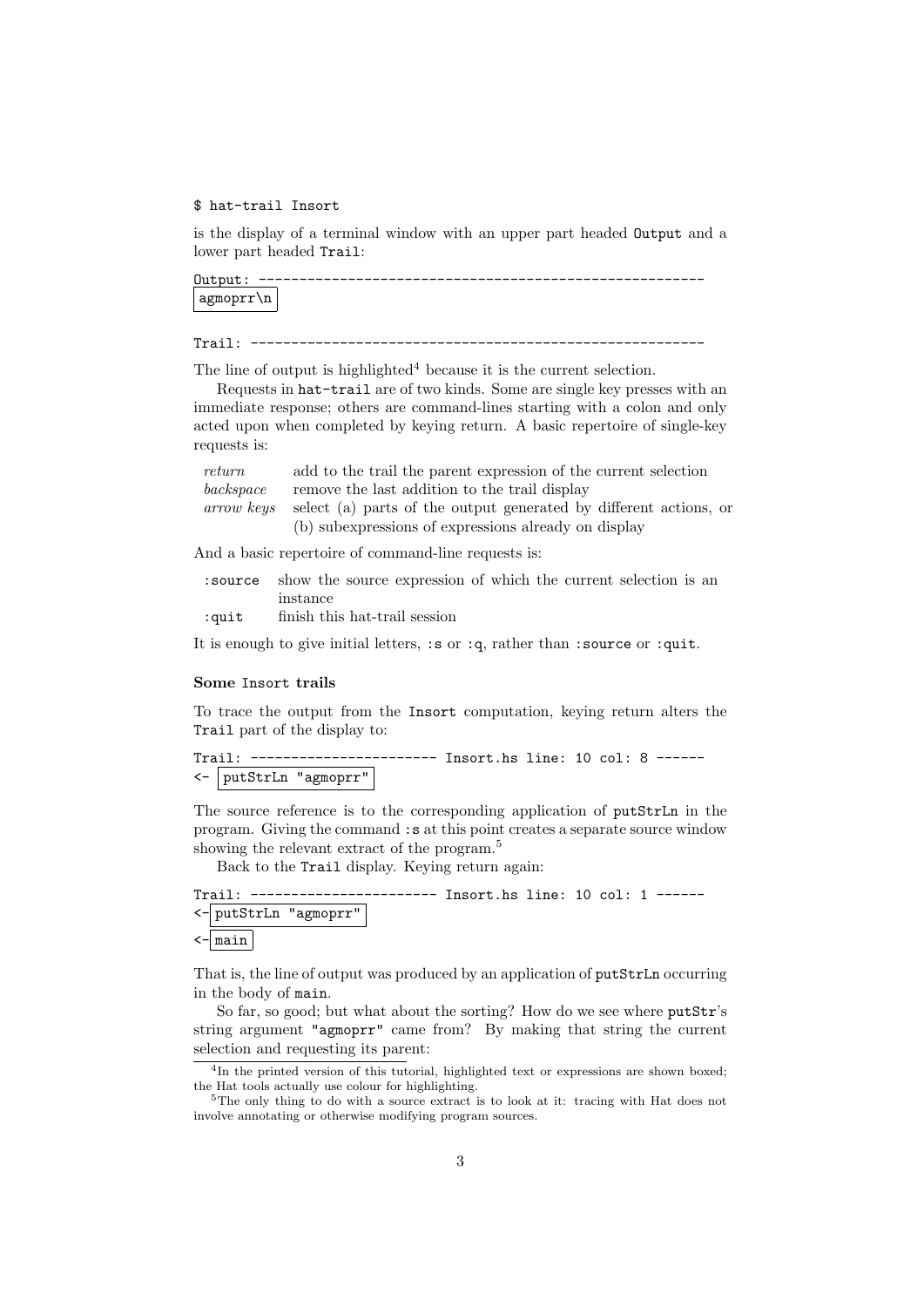| background<br>$right-arrow$<br>$right-arrow$<br>return | $($ removes main $),$<br>(selects putStrLn),<br>(selects "agmoprr"),<br>(requests parent expression) |
|--------------------------------------------------------|------------------------------------------------------------------------------------------------------|
| Trail:<br><- putStrLn   "agmoprr"                      | Insort.hs line: 7 col: 19                                                                            |
|                                                        | <-  insert 'p' "agmorr"   if False                                                                   |

The string "agmoprr" is the result of inserting 'p', the head of the string "program", into the recursively sorted tail. More specifically, the string was computed in the else-branch of the conditional by which insert is defined in the recursive case (because 'p'  $\leq$  'a' is False).

And so we could continue. For example, following the trail of string arguments:

```
<- insert 'p' "agmorr" | if False
<- insert 'r' "agmor" | if False
<- insert 'o' "agmr" | if False
<- insert 'g' "amr" | if False
<- insert 'r' "am" | if False
<- insert 'a' "m" | if True
<- insert 'm' []
```
But let's leave hat-trail for now.

:quit

# 4 Hat-observe: Basics

The idea of hat-observe is to answer the question 'How was that applied, and with what results?', mainly in relation to a top-level function. Answers take the form of a list of equational observations, showing for each application of the function to distinct arguments what result was computed. The user has the option to limit observations to particular patterns of arguments or results, or to particular application contexts.

### Hat-observe sessions and requests

A hat-observe session can be started from a shell command line, or from within existing sessions of hat tools.

```
$ hat-observe Insort
hat-observe>
```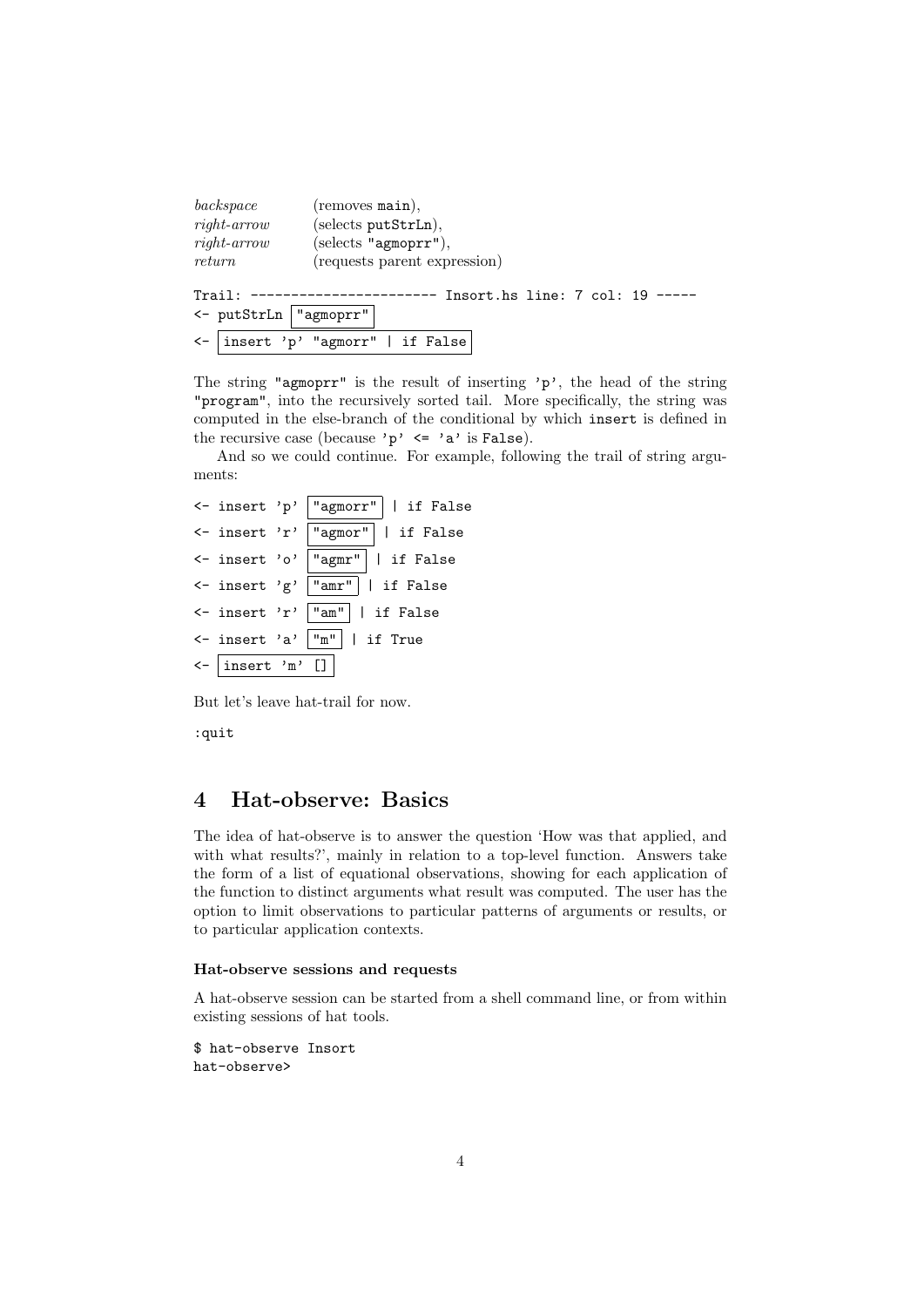In comparison with hat-trail, there is more emphasis on command-lines in hatobserve, and the main user interface is a prompt-request-response cycle. Requests are of two kinds. Some are observation queries in the form of application patterns: the simplest observation query is just the name of a top-level function or defined value. Others are command-lines, starting with a colon, similar to those of hat-trail. A basic repertoire of command-line requests is

- :info list the names of functions and other defined values that can be observed
- :quit finish this hat-observe session

Again it is enough to give the initial letters,  $:i$  or  $:q$ .

### Some Insort observations

A common way to begin a hat-observe session is with an :info request, followed by initial observation of central functions.

```
hat-observe> :info
<= insert main
putStrLn sort
hat-observe> sort
1 sort "program" = "agmoprr"
2 sort "rogram" = "agmorr"
3 sort "ogram" = "agmor"
4 sort "gram" = "agmr"
5 sort "ram" = "amr"
6 sort "am" = "am"
7 sort "m" = "m"8 sort [] = []
```
Here the number of observations is small. Larger collections of obervations are presented in blocks of ten (by default).

```
hat-observe> <=
1 'a' \langle = 'm' = True2 'r' \langle = 'a' = False
3'g' \leq a' = False4' 'o' \leq 'a' = False
5 'p' \leq 'a' = False
6 'r' \langle = 'm' = False7 \degree g \degree \leftarrow \degree m \degree = True
8'0' \leq 'g' = False9 'r' \leq 'g' = False
10 'p' \langle = 'g' = False--more-->
```
Keying return in response to --more--> requests the next block of observations. Alternatively, requests in the colon-command family can be given. Any other line of input cuts short the list of reported observations in favour of a fresh hat-observe> prompt.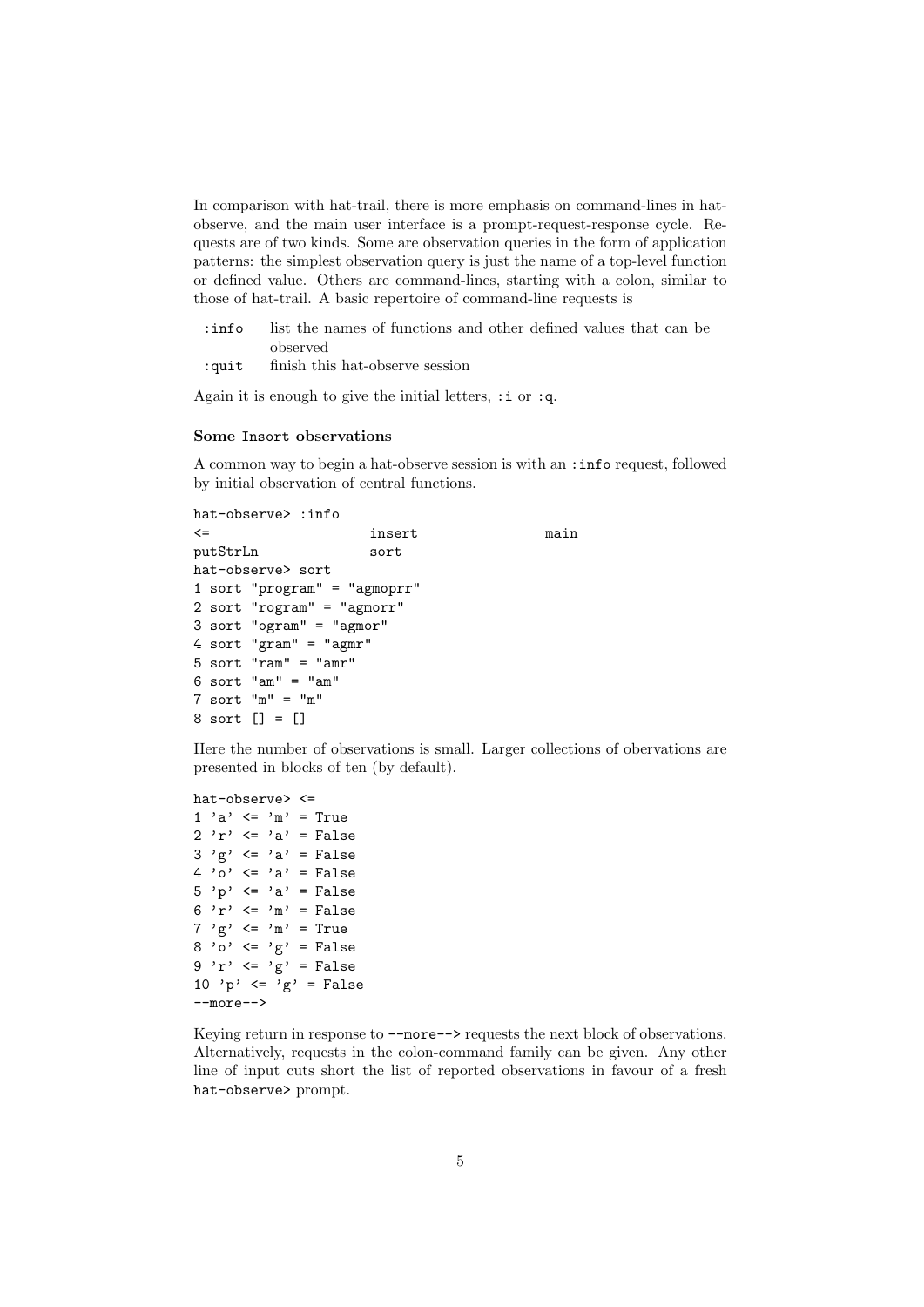### Observing restricted patterns of applications

Viewing a block at a time is not the only way of handling what may be a large number of applications. Obervations can also be restricted to applications in which specific patterns of values occur as arguments or result, or to applications in a specific context. The full syntax for obervation queries is

```
identifier pattern* [= pattern] [in identifier]
```
where the  $*$  indicates that there can be zero or more occurrences of an argument pattern and the [...] indicate that the result pattern and context are optional. Patterns in observation queries are simplified versions of constructor patterns with <sub>s</sub> as the only variable. Some examples for the Insort computation:

```
hat-observe> insert 'g' _
1 insert 'g' "amr" = "agmr"
2 insert 'g' "mr" = "gmr"
hat-observe> insert \_ = [1 insert 'm' [] = "m"
2 insert 'r' [] = "r"
hat-observe> sort in main
1 sort "program" = "agmoprr"
hat-observe> sort in sort
1 sort "rogram" = "agmorr"
2 sort "ogram" = "agmor"
3 sort "gram" = "agmr"
4 sort "ram" = "amr"
5 sort "am" = "am"
6 sort "m" = "m"
7 sort [] = []
```
Enough on hat-observe for now.

hat-observe> :quit

# 5 Tracing Faulty Programs

We have seen so far some of the ways in which Hat tools can be used to trace a correctly working program. But a common and intended use for Hat is to trace a faulty program with the aim of discovering and understanding its faults. A faulty computation has one of three outcomes:

- 1. termination with a run-time error, or
- 2. termination with incorrect output, or
- 3. non-termination.

A variant of Insort given<sup>6</sup> in Figure 2 has three faults, each of which alone would cause a different outcome, as indicated by comments. In the following sections we shall apply the Hat tools to examine the faulty program, as if we didn't know in advance where the faults were.

 $6$ The program may also be found in the file BadInsort.hs.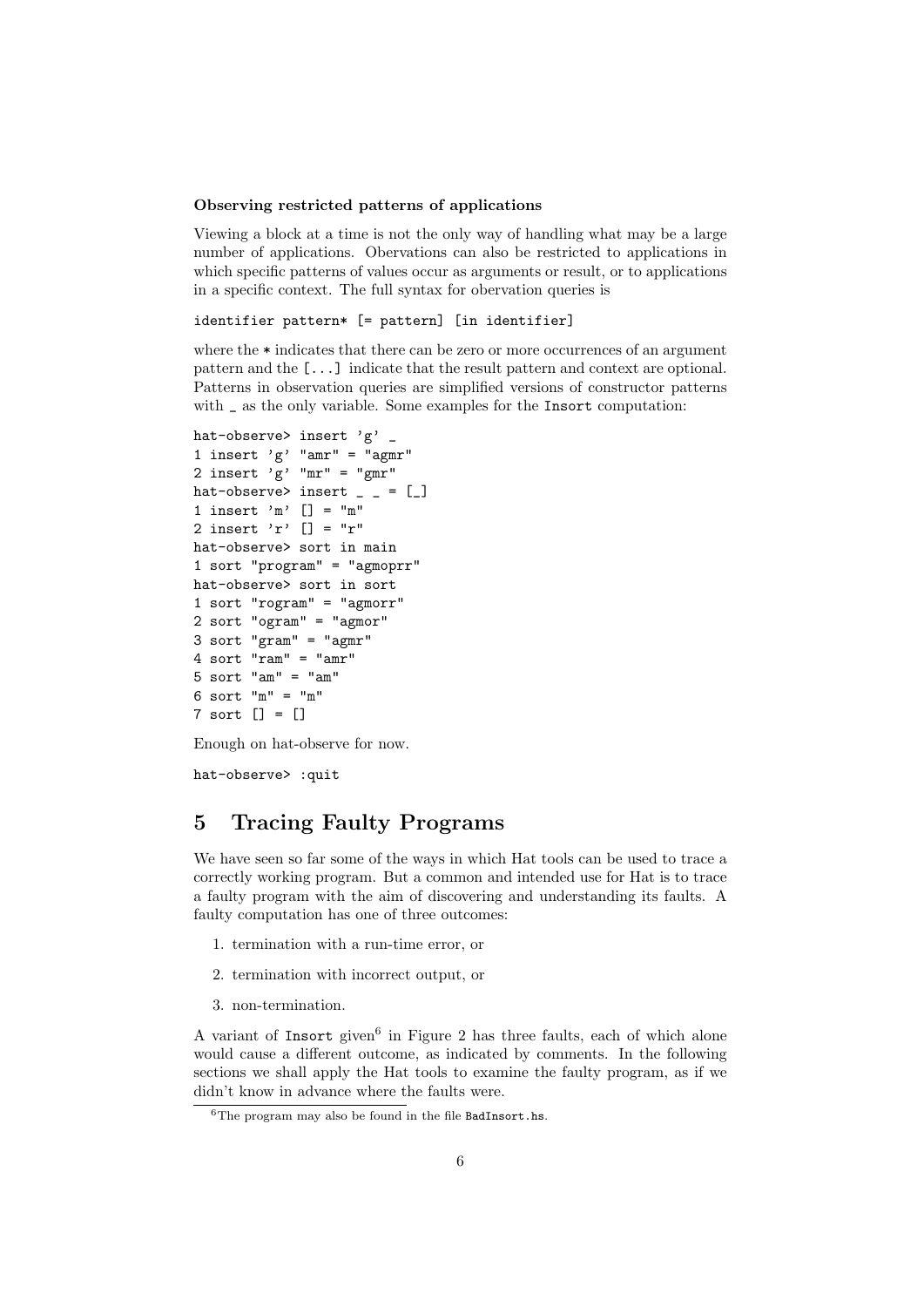```
sort :: Ord a \Rightarrow [a] \Rightarrow [a]-- FAULT (1): missing equation for [] argument
sort (x:xs) = insert x (sort xs)insert :: Ord a \Rightarrow a \Rightarrow [a] \Rightarrow [a]insert x [] = [x]
insert x (y:ys) = if x \leq y-- FAULT (2): y missing from result
                      then x : ys
                      -- FAULT (3): recursive call is same
                      else y : insert x (y:ys)
main = putStrLn (sort "program")
```
Figure 2: A faulty version of the insertion sort program.

## 5.1 Tracing a Run-time Error

We compile the faulty program for tracing, then run it:

```
$ hmake -hat BadInsort
...
$ BadInsort
No match in pattern.
```
Two questions prompted by this error message are:

- What was the application that didn't match?
- Where did that application come from?

#### Using hat-trail

Both questions can be answered by using hat-trail to trace the derivation of the error.

\$ hat-trail BadInsort

```
Error: --------------------------------------------------------
No match in pattern.
```
Keying return to see the application that spawned the error:

```
Trail: ------------------- BadInsort.hs line: 3 col: 25 -------
\leftarrow sort []
```
The :source command shows the site of the offending application to be the recursive call in sort. If necessary the ancestry of the [] argument or the sort application could be traced back further: for example, selecting the [] argument (right-arrow twice) shows its origin to be the string literal "program" in main.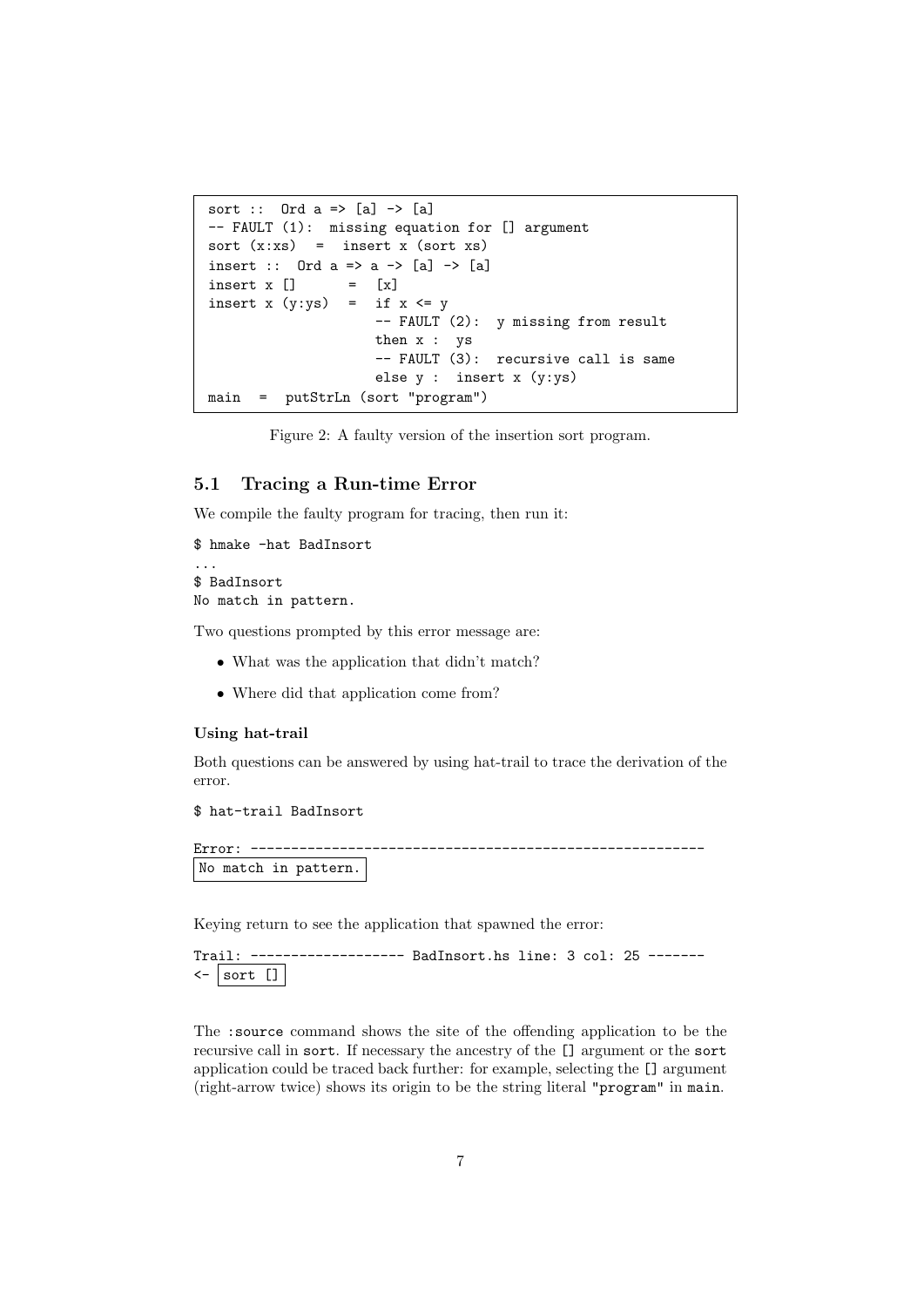#### Using hat-observe

Although hat-trail is usually the first resort for tracing run-time errors, it is instructive to see what happens if instead we try using hat-observe.

\$ hat-observe BadInsort hat-observe> :info insert main main putStrLn sort

There are no observations of  $\leq$ . How can that be? What is happening to ordered insertion?

```
hat-observe> insert
1 insert 'p' \vert \vert = \vert \vert2 insert 'r' \vert \vert = \vert = \vert \vert3 insert 'o' \vert \vert = \vert \vert4 insert 'g' \vert \vert = \vert = \vert \vert5 insert 'a' \vert \vert = \vert \vert6 insert 'm' \lfloor \rfloor = \lfloor \rfloor
```
The symbol \_|\_ here indicates an undefined value. Reading the character arguments vertically "program" seems to be misspelt: is there an observation missing between 4 and 5? There are in fact two separate applications insert 'r'  $\lfloor \cdot \rfloor = \lfloor \cdot \rfloor$ , but duplicate observations are not listed (by default).

The insert observations explain why there are no  $\leq$  applications. In all the observed applications, the list arguments are undefined. So neither of the defining equations for insert is ever matched and, as the <= comparison is on the right-hand side of the recursive equation, it is never reached.

Why are the insert arguments undefined? They should be the results of sort applications.

```
hat-observe> sort
1 sort "program" = \vert2 sort "rogram" = \lfloor3 sort "ogram" = \lfloor4 sort "gram" = \lfloor|
5 sort "ram" = \lfloor6 sort "am" = \lfloor7 sort "m" = _{-}|8 sort [] = _|_
```
With the exception of the last observation, these  $\Box$  results are exactly the results obtained from insert as already observed. But hat-observe, unlike hattrail, is not concerned with such relationships.

In short, the story so far from hat-observe is quite simple: everything is undefined! What about the other two items in the info list, putStrLn and main?

```
hat-observe> putStrLn
1 putStrLn \lfloor \rfloor = IO (putStrLn \lfloor \rfloor)
hat-observe> main
1 main = 10 (putStrLn \lfloor \rfloor)
```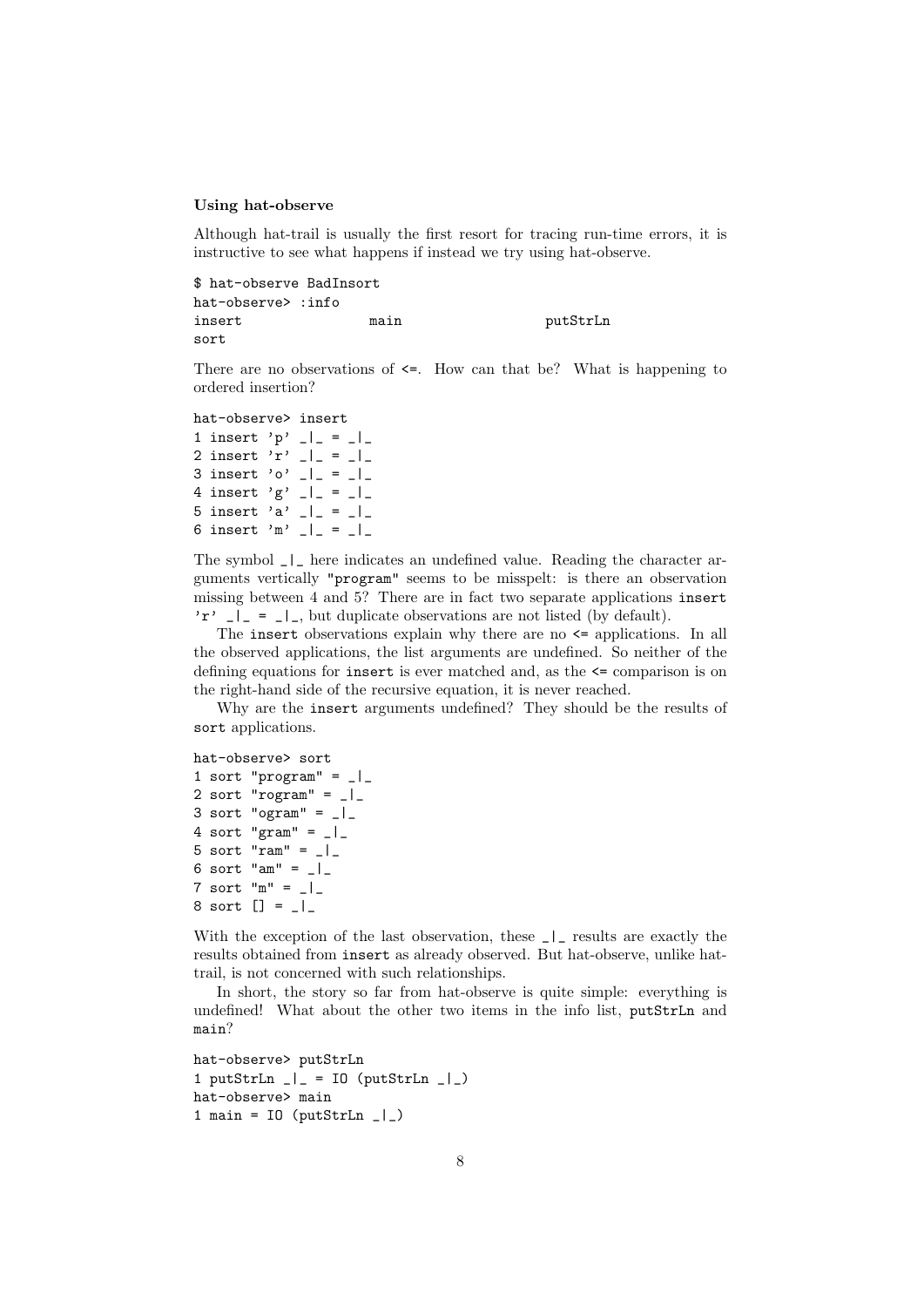These observations at least confirm that the program does compute an I/O action, but the output string is undefined.

## 5.2 Tracing a Non-terminating Computation

Suppose we correct the first fault, by restoring the equation

sort [] = []

and recompile. Now the result of running BadInsort is a non-terminating computation, with an infinite string aaaaaaa... as output. It seems that BadInsort has entered an infinite loop. The computation can be interrupted<sup>7</sup> by keying control-C.

#### \$ BadInsort

```
Program interrupted. (<sup>\degreeC)</sup>
aaaaaaaaaaaaaaaaaaaaaaaaaaaaaaaaaaaaaaaaaaaaaaaaaaaaaaaaaaaaaaaaa$
```
Questions this time include:

- What parts of the program does the infinite loop involve?
- How did it come about in the first place?

### Using hat-trail

The initial hat-trail display is:

| $Error: -$                                  |  |
|---------------------------------------------|--|
| Program interrupted. (^C)                   |  |
| 0utput: ------------------------------      |  |
| $a$ aaaaaaaaaaaaaaaaaaaaaaaaaaaaaaa $\dots$ |  |

We have a choice: we can follow the trail back either from the point of interruption (the initial selection) or from the output (reached by down-arrow). In this case, it makes little difference<sup>8</sup>; either way we end up examining the endless list of 'a's. Let's select the output:

| Output: ---------------                                                                   |  |
|-------------------------------------------------------------------------------------------|--|
| $ $ aaaaaaaaaaaaaaaaaaaaaaaaaaaaaaaa $\dots $                                             |  |
| Trail: ---------------- BadInsort.hs line: 7 col: 19 --------<br><- putStrLn   "aaaaaaaa" |  |
| $\leftarrow$   insert 'p' ('a': )   if False                                              |  |

Notice two further features of expression display:

<sup>7</sup>When non-termination is suspected, interrupt as quickly as possible to avoid working with very large traces.

<sup>&</sup>lt;sup>8</sup>However, the trace from point of interruption depends on the timing of the interrupt.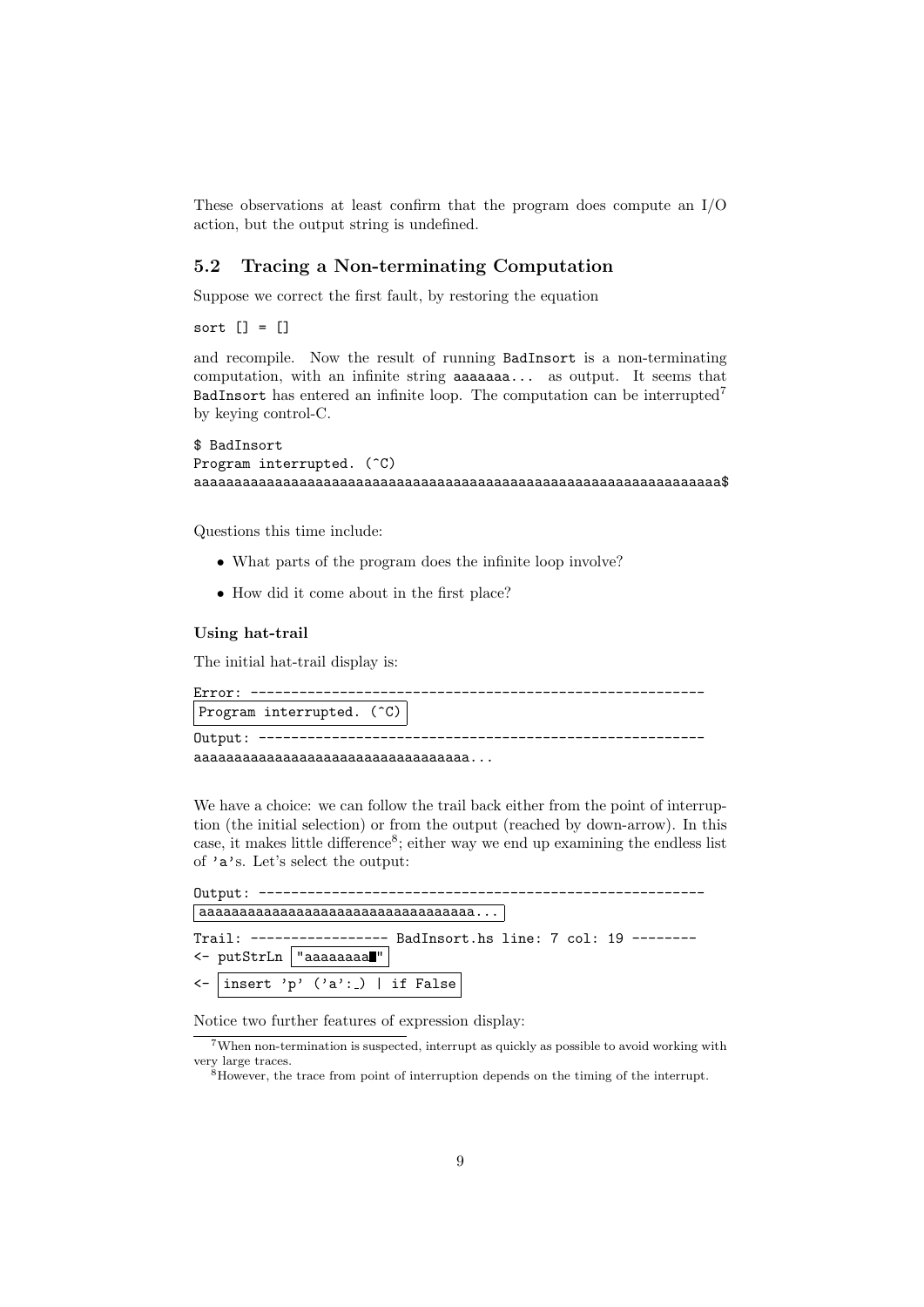- $\bullet$  the symbol  $\blacksquare$  in the string argument to putStrLn indicates the lower reaches of a large structure (here the tail-end of a long string) that has been pruned from the display;
- the symbol \_ in the list argument to insert indicates an expression that was never evaluated.

The parent application insert 'p'  $('a':-)$  | if False gives several important clues. It tells us that in the else-branch of the recursive case in the definition of insert the argument's head (here 'a') is duplicated endlessly to generate the result without ever demanding the argument's tail (shown only as \_). This should be enough explanation to discover the fault if we didn't already know it.

### Using hat-observe

Once again, let's also see what happens if we use hat-observe.

| \$ hat-observe BadInsort |        |      |
|--------------------------|--------|------|
| hat-observe> :info       |        |      |
| $\leq$                   | insert | main |
| putStrLn                 | sort   |      |

All the expected items are listed as observable. We know well enough from the overall output what main and putStrLn are doing, but what about sort?

```
hat-observe> sort
1 sort "program" = 'a':'a':'a':'a':'a':'a':'a':'a':'a': :
2 sort "rogram" = 'a":
3 sort "ogram" = 'a':4 sort "gram" = 'a":
5 sort "ram" = 'a":
6 sort "am" = "a"
7 sort "m" = "m"
8 sort [] = []
```
Observations 1 to 5 tell a similar story to hat-trail: the tails of the recursively computed lists are never demanded; at the outermost level, the head is repeated endlessly. Observation 6 points to a problem other than non-termination, but we shall ignore that for now. Observations 7 and 8 do not point to a problem at all.

There is one further clue in these observations: there are only eight of them, and the arguments decrease just as expected. This suggests that the recursive loop is elsewhere — in insert perhaps?

```
hat-observe> insert
1 insert 'p' ('a':_) = 'a':'a':'a':'a':'a':'a':'a':'a':'a': :
2 insert 'r' ('a':') = 'a':'3 insert 'o' ('a':') = 'a':4 insert 'g' ('a':') = 'a':5 insert 'a' m'' = "a"6 insert 'm' [] = "m"
searching ... (<sup>^</sup>C to interrupt)
{Interrupted}
```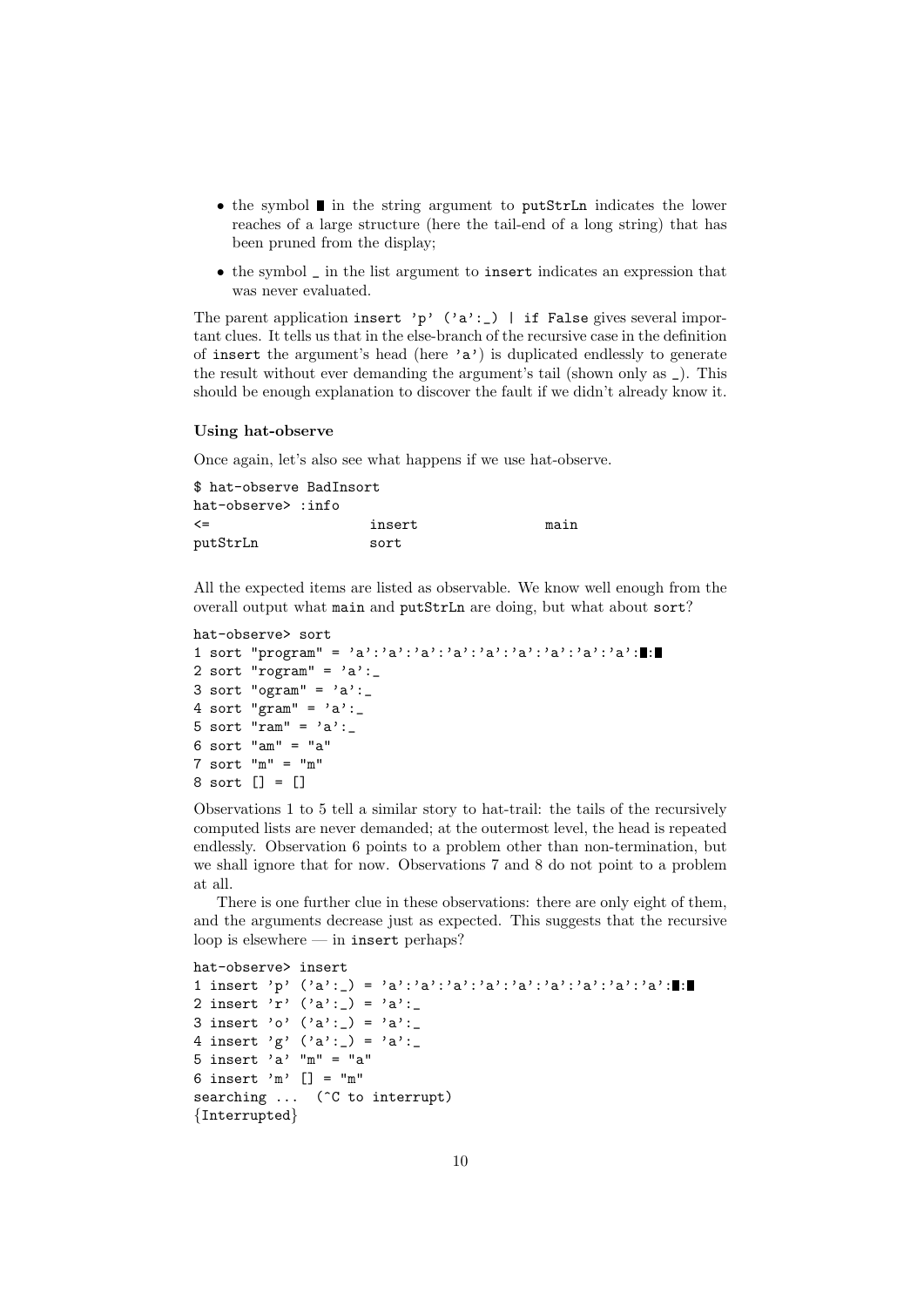There is a distinct pause after observation 6. Many more observations would eventually be reported because hat-observe lists each observation that is distinct from, or more general than<sup>9</sup>, those listed previously. When the computation is interrupted there are many different applications of the form insert 'p'  $('a':')$  in progress, each with results evaluated to a different extent.

But observation 1 is enough. As the tail of the argument is unevaluated, the result would be the same whatever the tail. It could be []; so we know insert 'p'  $a'' =$  "aaaa ...". This specific and simple failing case directs us to the fault in the definition of insert.

### 5.3 Tracing Wrong Output

Let's now correct the recursive call from insert  $x$  (y:ys) to insert  $x$  ys, recompile, then execute.

\$ BadInsort agop

### Using hat-observe

Once again, we could reach first for hat-trail to trace the fault, but the availability of a well-defined (but wrong) result also suggests a possible starting point in hat-observe:

```
$ hat-observe BadInsort
hat-observe> insert = = "agop"
1 insert 'p' "agor" = "agop"
```
Somehow, insertion loses the final element  $r$ . Perhaps we'd like to see more details of how this result is obtained — the relevant recursive calls, for example:

```
hat-observe> insert 'p' \overline{\phantom{a}} in insert
1 insert 'p' "gor" = "gop"
2 insert 'p' "or" = "op"
3 insert 'p' "r" = "p"
```
Observation 3 makes it easy to discover the fault by inspection.

#### Using hat-trail

If we instead use hat-trail, the same application could be reached as follows. We first request the parent of the output; unsurprisingly it is putStrLn "agop". We then request the parent of the string argument "agop":

```
Output: ------------------------------------------------------
agop\n
```
Trail: ----------------- BadInsort.hs line: 10 col: 26 -------

<sup>&</sup>lt;sup>9</sup>Application A is more general than application B if their arguments and results agree where both are evaluated but A's arguments are less evaluated than B's or A's result is more evaluated than B's.